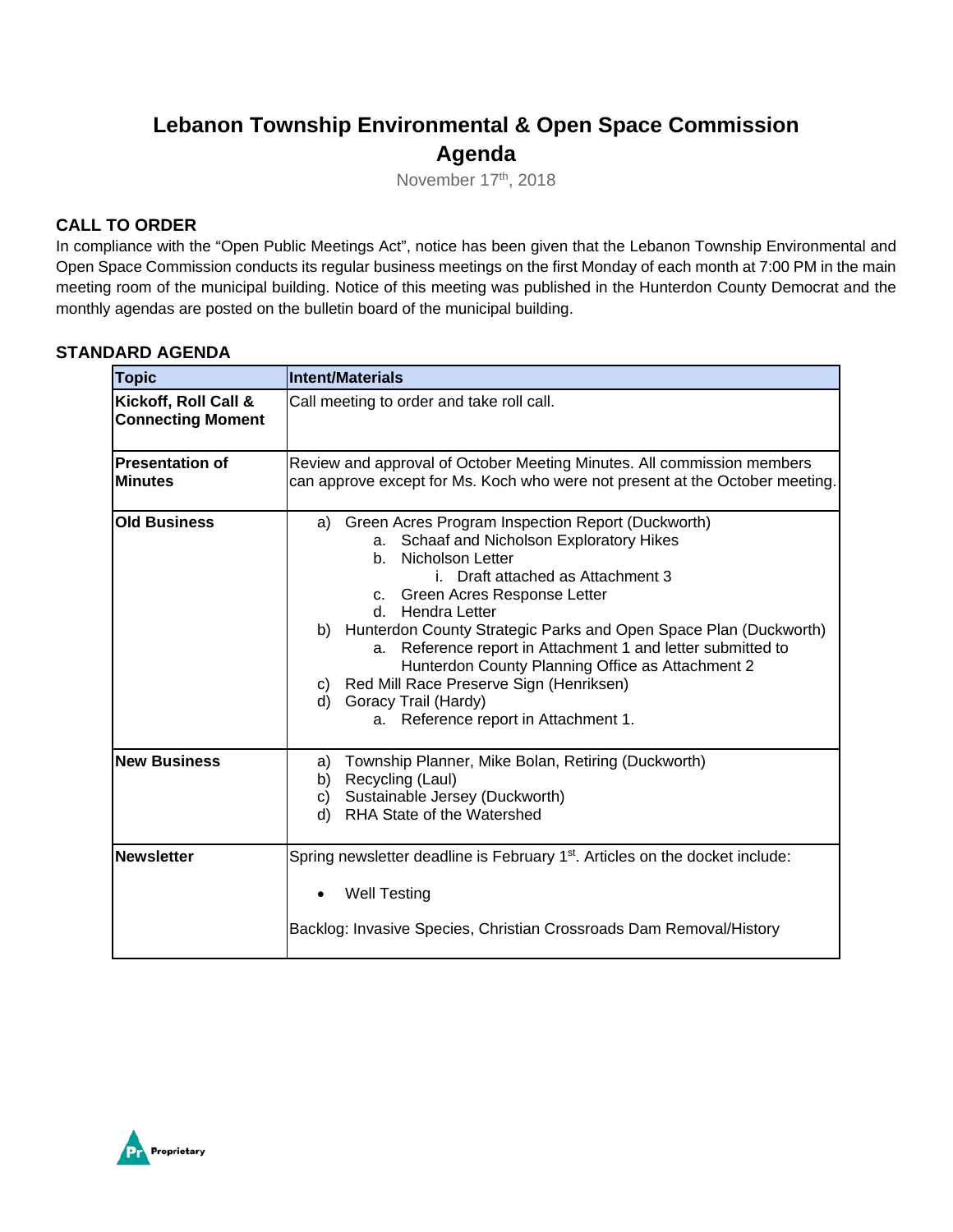| <b>Topic</b>   | Intent/Materials                                                                                                                                                                                                                                                                                                                                                                                                                                                                                                           |
|----------------|----------------------------------------------------------------------------------------------------------------------------------------------------------------------------------------------------------------------------------------------------------------------------------------------------------------------------------------------------------------------------------------------------------------------------------------------------------------------------------------------------------------------------|
| Correspondence | Acknowledge and share any formal correspondence received by EOSC chair or<br>informal correspondence received by EOSC members. All correspondence<br>when possible is scanned and stored digitally in a public access Google Drive<br>folder at<br>https://drive.google.com/open?id=0B14m3wFylheUWjBjNEkwalU4TGc.<br>Copy of Hunterdon County Health Department Application for<br>$\bullet$<br>construction of new septic system located at 71 Sliker Road, Califon,<br>NJ - Kevin and Teri Stanton - Block 49, Lot 50.04 |

### **Attachment 1: Reports**

#### **Hunterdon County Strategic Parks and Open Space Plan**

As per Adam Duckworth on 18-Nov-2018, at the October EOSC meeting, it was discussed that Hunterdon County has proposed and is taking comments regarding a Hunterdon County Strategic Parks and Open Space Plan. It was acknowledged that our EOSC should review and submit comments if appropriate. Mr. Duckworth, Ms. Lawler and Ms. Petzinger volunteered to prepare a response. The letter included as Attachment 2 was prepared with additional input from Mayor Schmidt, as Open Space Coordinator, and Committeeman Laul, as EOSC Liaison to the Township Committee. It was submitted to Hunterdon County Planning on October 16, 2018, with acknowledgement from William Millette, County Open Space Coordinator, who responded by saying:

"Thanks for taking the time to read through the plan and provide such detailed comments. I look forward to continued work with Lebanon Township in the future."

The letter was subsequently reviewed with the Township Planning Board on October 16<sup>th</sup> and Township Committee on October 17<sup>th</sup>.

#### **Block 36, Lot 17 - "Goracy Trail"**

As per Ms. Hardy on 18-Nov-2018, the status of the project remains the same as the landowner continues to work towards finalizing her property survey before proceeding with the LT project. She remains supportive and we will continue to follow up with her.

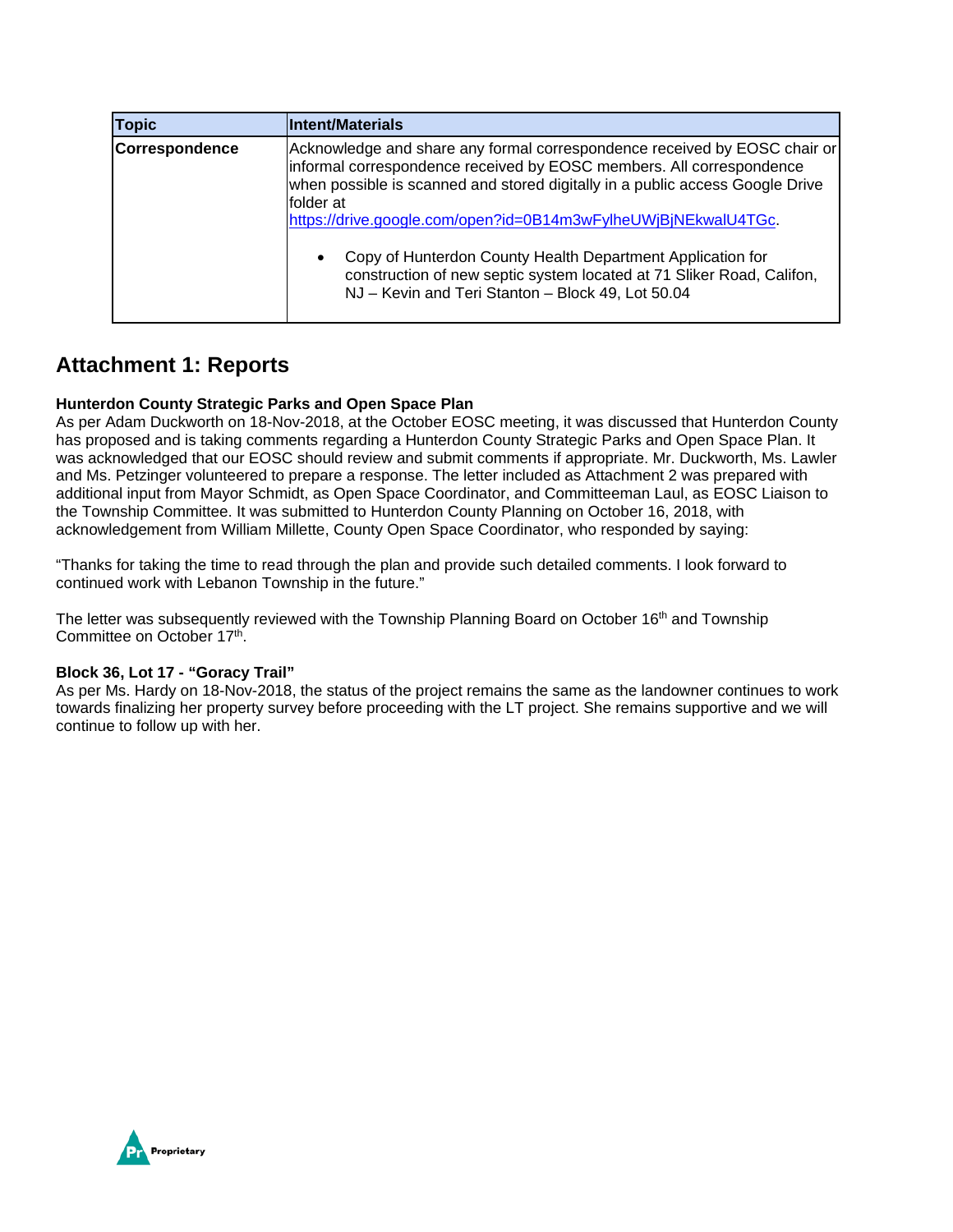Township of Lebanon Environmental & Open Space Commission (EOSC) Municipal Building 530 West Hill Road Glen Gardner, NJ 08826-6400

Open Space Trust Fund Program Route 12 County Complex [planning@co.hunterdon.nj.us](mailto:planning@co.hunterdon.nj.us)

Re: Draft Hunterdon County Strategic Park and Open Space Plan

To the Hunterdon County Planning Board:

Representatives from the Lebanon Township Environmental & Open Space Commission (EOSC) and the Township Open Space Coordinator have reviewed the draft Hunterdon County Strategic Park and Open Space Plan. We are delighted to see the plan coming together and are very supportive of its overall intent.

As outlined in our own Township's [Master Plan,](http://www.lebanontownship.net/government/boards/Planning%20Board/Disk1/lepbmasterplan82001.pdf) two principal motivations that drive our planning process are the "preservation of the rural agricultural countryside and the farms that are an essential part of its lifestyle" and "the careful management of development in environmentally sensitive areas." In fact, within the past year, the Township Planning Board with the support of the Township Committee, approved a revised [Open Space and Recreation Plan \(OSRP\)](http://www.lebanontownship.net/government/boards/Planning%20Board/2017%20OSRP%20Final%20Complete.pdf) that sets "a priority for preservation with a focus on passive recreation sites." In addition, the plan more explicitly outlines the Township's intent to establish an interconnected trail system, which aligns with the County's trail concept. A concept plan for our Township is incorporated into Figure 3 of this document and the list of parcels targeted for preservation is largely driven by this trail connectivity goal.

To that end, we feel that our own Township planning documents and the County Strategic Park and Open Space Plan share many common goals and submit this letter to demonstrate our support of the County proposal. While we wholeheartedly support the plan, we do feel there are points in the plan that can be strengthened or clarified and have included specific comments in Attachment 1. Thank you for your consideration and keep up the great work.

Kind Regards,

# Adam Duckworth

Chairman, Lebanon Township Environmental & Open Space Commission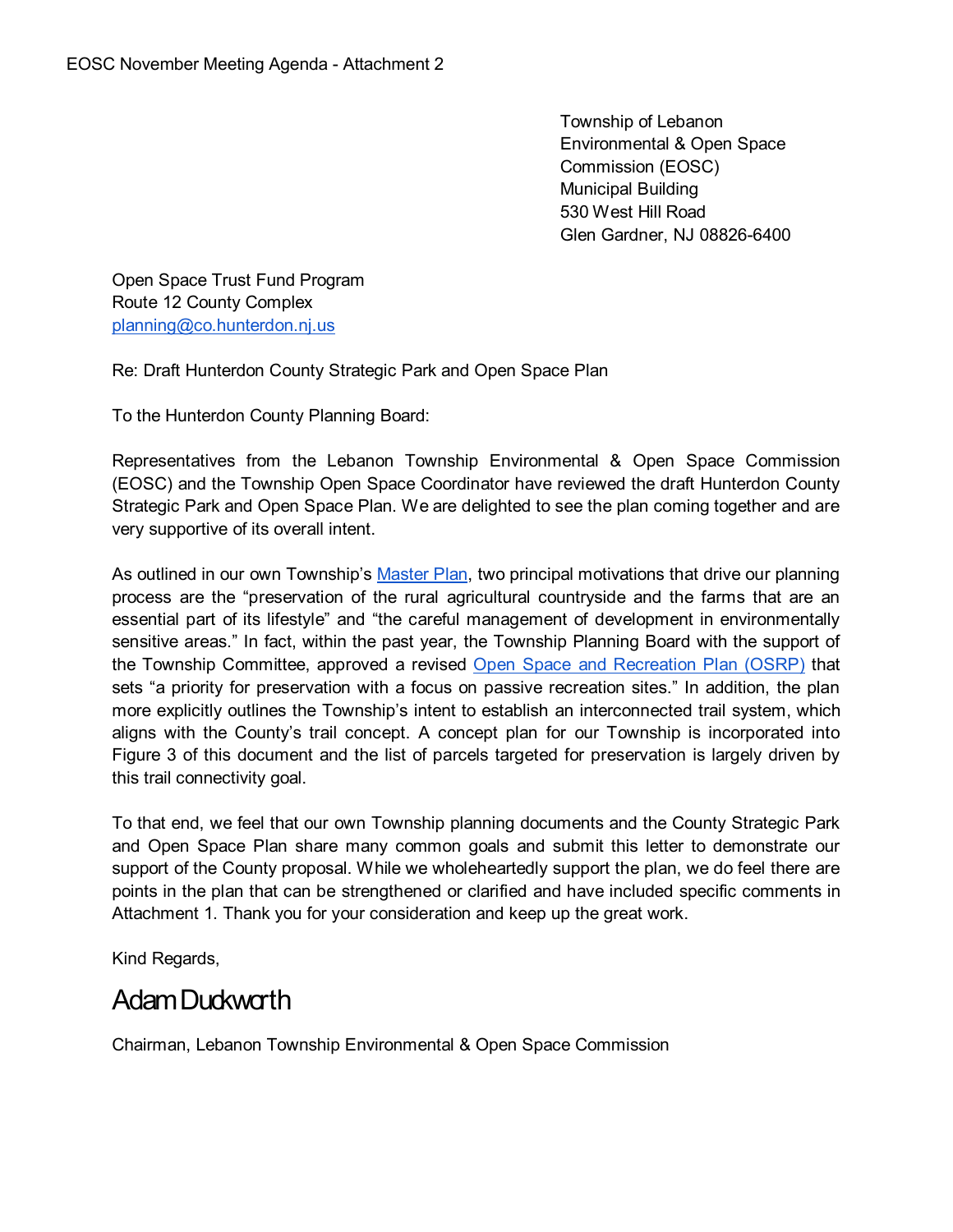### **Attachment 1**

#### Targeting of Teetertown/Mountain Farm as a General Use County Park

Regarding the targeting of Teetertown/Mountain Farm as a General Use County Park, we are supportive of the general use park concept but question whether the location of Teetertown/Mountain Farm would enable it to meet this purpose for the northern region of the County. An alternative may be to partner with the State in leveraging Voorhees State Park to achieve a similar goal. Voorhees is more easily accessible by High Bridge and Califon residents and has an entrance directly from a county road. Since both are in Lebanon Township, we would appreciate being engaged in the planning process for the northern region General Use County Park and recommend connecting with the Township Open Space Coordinator to that end.

In addition, the County Plan mentions a potential partnership with Centenary College's equestrian program. While we are generally in favor of equestrian rentals at Teetertown/Mountain Farm, some municipal parcels that are adjacent to the park have restrictions placed on them for this purpose due to the original sources of funding for their purchase. This may lead to conflicts and should be discussed with the municipality and partners during the planning process.

#### Concept of an Interconnected Trail System

Regarding the county's Concept Plan for the Future Interconnected Trail System, we are very supportive of this vision and have aligned our own trail concept plan with that of the county to the extent possible at the time. Please review the recently-approved Lebanon Township Open Space and Recreation Plan (OSRP) to familiarize yourself with our vision, which seeks to take advantage of preserved land around the Hagedorn complex and Voorhees State Park. We hope to be partners with you in the planning and execution of this vision and recommend a regular cadence of joint planning sessions to keep our activities aligned where it makes sense to do so.

#### Preservation Terminology Used throughout the Plan

Regarding terminology used in the County Plan, the words *preserve*, *protect*, and *natural state* can mean different things to different people. While it is implied throughout the document that the intent is to protect or preserve lands from the threat of permanent land use change (e.g. development) and leave them in their natural state, it may or may not mean a "hands-off" management approach. We suggest either creating a glossary to clearly define these terms, or clearly state the intent of preservation, protection, and natural state in the same sentence or paragraph.

In addition, it appears the terms "forest management plan" and "forest stewardship plan" are used interchangeably. While they both entail a plan to manage forests in a sustainable manner, forest stewardship plans are developed specifically to manage forests in a way that will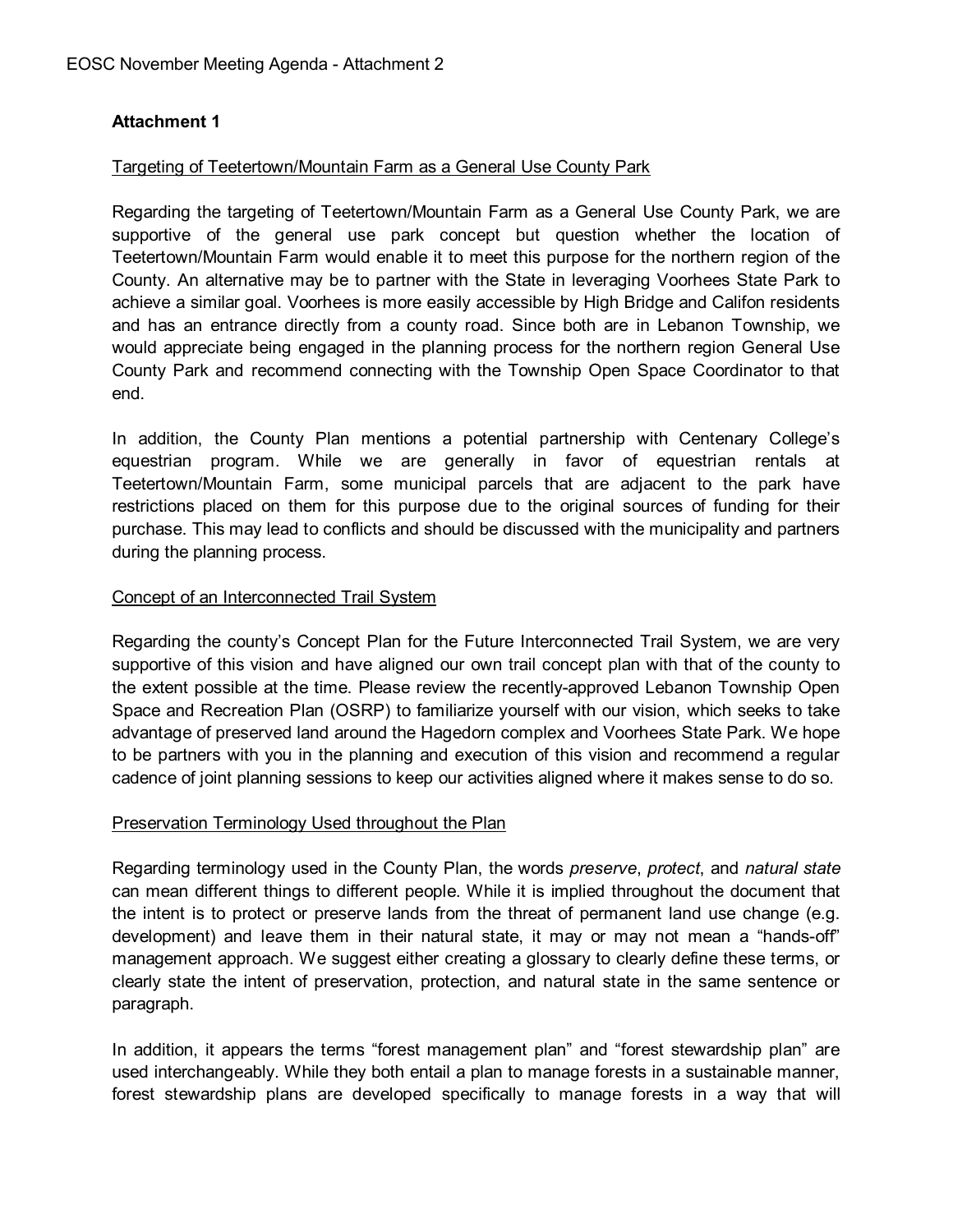minimize impact to, if not enhance, other natural and historic resources, such as water quality, threatened and endangered species habitats, etc. If ecological forestry is a management tool for Hunterdon County forests, then we would prefer you create forest stewardship plans only for county lands you wish to actively manage.

#### Active Land Management

Regarding the active management of public lands, Lebanon Township is supportive of this stewardship approach, especially for natural areas via ecological forestry and grassland management so as to increase the biodiversity of native plants and wildlife. We also support the active control of invasive species through management, policy and education.

In addition, Lebanon Township supports farmland preservation and the ongoing use of prime agricultural lands in a sustainable way. We recommend the County Plan develop land stewardship plans for public properties that are leased for agricultural or other purposes in cooperation with government and nongovernment agencies that advise on best management practices.

#### Deer Management

Regarding the situation of deer overabundance, Lebanon Township is supportive of efforts to reduce herd size and agree that this is necessary to address issues with invasive species. Currently, hunting is not allowed on our municipal lands, but this is not for lack of desire, only for lack of resources to implement a deer management plan ourselves. We recommend exploring options to assist municipalities in opening their lands to hunting, such as providing a service to manage hunting licenses on behalf of municipalities.

#### Minor Points of Clarification

- Page I-10, Table 8: Please sort by acres (largest to smallest) to match the other tables and be more intuitive.
- Page I-11, Tables 13 & 14: Please change "Lebanon" to "Lebanon Twp." to avoid confusion. While Lebanon Twp. is in the northern region and Lebanon is in the eastern region, not everyone will look to see which Lebanon the table is referring to.
- Page III-12 (Priority #3): The section reads:

"The first natural resources goal of the Highlands Regional Plan Area, which encompasses 24 percent of Hunterdon County, is the 'protection of large areas of contiguous forested lands.' Besides its critical role in protecting the County's hydrology, contiguous forests enhance wildlife and flora habitat health and biological diversity. The Musconetcong Mountains contain the most substantial concentration of the remaining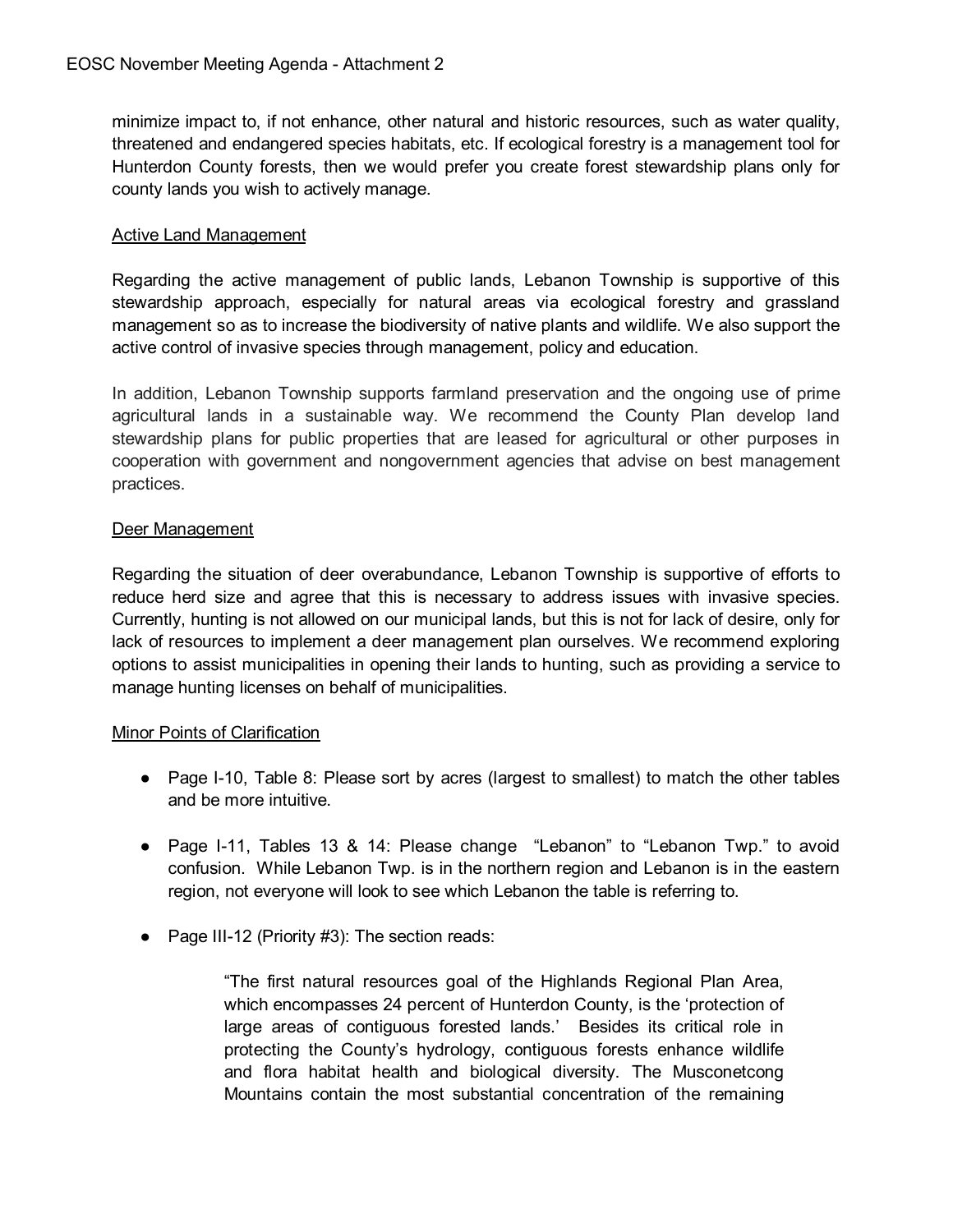critical habitat of the threatened and endangered species in Hunterdon County according to NJDEP's NJ Landscape Project."

We agree with and support protecting large tracts of contiguous forests, especially for threatened and endangered species. To avoid confusion about what it means to protect the forest, we suggest the following changes: "The first natural resources goal of the Highlands Regional Plan Area, which encompasses 24 percent of Hunterdon County, is the 'protection of large areas of contiguous forested lands,' which is done through land acquisition, easements, etc."

● Page III-22 & III-23 (Priority #9): The section reads:

"A stewardship program is essential to the care of the County's extensive amount of land-banked properties. An active stewardship effort is indispensable if the County's open space is to be restored to its native state. Few strands of forest remain in the County untouched by nonnative plants. Human activity such as development and farming over past generations have allowed for changes in the County's landscape, accidently or deliberately introducing invasive plant or animal species. Native flora and fauna are endangered by these "alien predators." A sustainability program, based on a forest management plan and ecological studies, needs to be undertaken every three to ten years to remove invasive species and replant native flora. This would create healthy forest and grassland environments, as well as a more aesthetically pleasing trail environment by introducing more sunlight into forests and allow birds, bees and other threatened and endangered native species to thrive and survive through all seasons."

We support active stewardship of public and private lands. However, the phrase "to be restored to its native state" is confusing. Please clarify so we know whether this phrase pertains only to restoring native vegetation or also bringing back dynamic forests through forest disturbances, such as prescribed fire or silviculture. Also, correct "accidently" to "accidentally".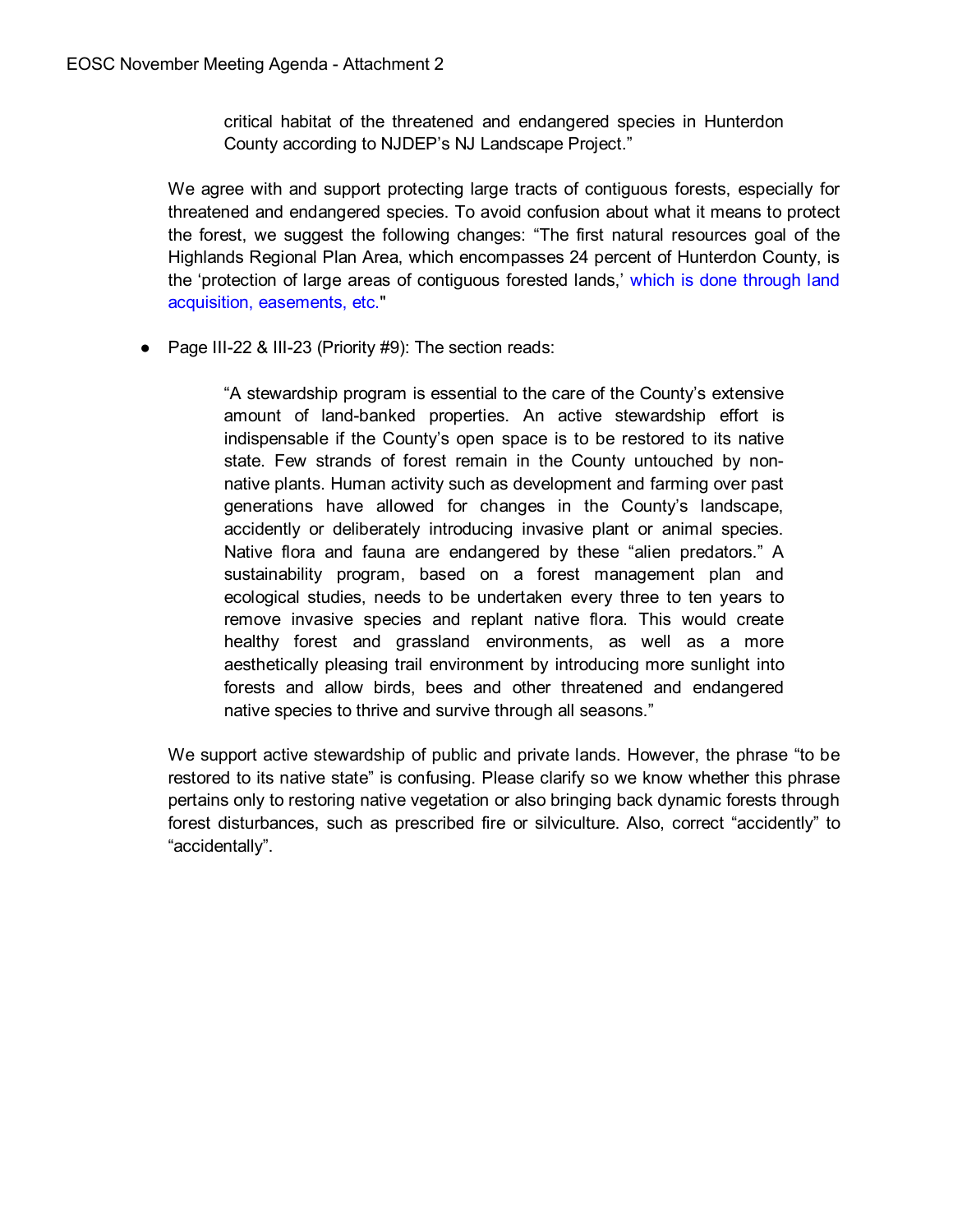Township of Lebanon Environmental & Open Space Commission (EOSC) Municipal Building 530 West Hill Road Glen Gardner, NJ 08826-6400

Lebanon Township Resident

Re: Lebanon Township Open Space

Dear Resident,

Winding country roads, tree-canopied streets, little stone bridges and countless miles of farms and forests are why many people seek out and set roots in Lebanon Township. Preserving open space and farmland helps ensure the very essence of the Township remains intact for generations to come.

This letter is being sent to you because you live near one or more of the Township Open Space parcels commonly referred to as the Nicholson (Block 49, Lots 89.01 and 89.02) and Fisher (Block 49, Lot 4.02) properties. A map has been attached for your reference. Together, these three parcels make up more than 100 acres of preserved open space in the Spruce Run Watershed, protecting wetlands and drinking water quality, as well as offering passive recreation opportunities, such as hiking and fishing, for our residents.

This land is jointly owned by Lebanon Township and NJ Water Supply Authority (NJWSA) and was purchased with funding from the Green Acres Program and Environmental Infrastructure Finance Program (EIFP). Due to the use of these sources of funding, these parcels periodically undergo state inspection by the NJ Department of Environmental Protection (NJ DEP).

In a recent inspection, evidence of hunting and use of motorized vehicles was observed on these properties. These activities are not permitted uses of township open space. We recognize this may not have been obvious due to a lack of signage and communication and we will remedy that in the coming months, beginning with this letter to landowners. If you have been using the property in this manner, please refrain from doing this any longer. If you should observe any of these activities, contact the Lebanon Township Police Department at (908) 638- 8516. In addition, it was observed that neighboring private properties may be encroaching upon this protected open space. Please be sure to observe all property boundaries.

With that said, this is public open space and the Township wholeheartedly supports use of this space by our residents for passive recreation, such as hiking, fishing (with appropriate permits) and bird-watching. Look for improved signage, communication, maps and trail marking in the coming months. While hunting is not currently an approved use, there is interest in introducing hunting as part of a broader deer management program and we are actively seeking volunteers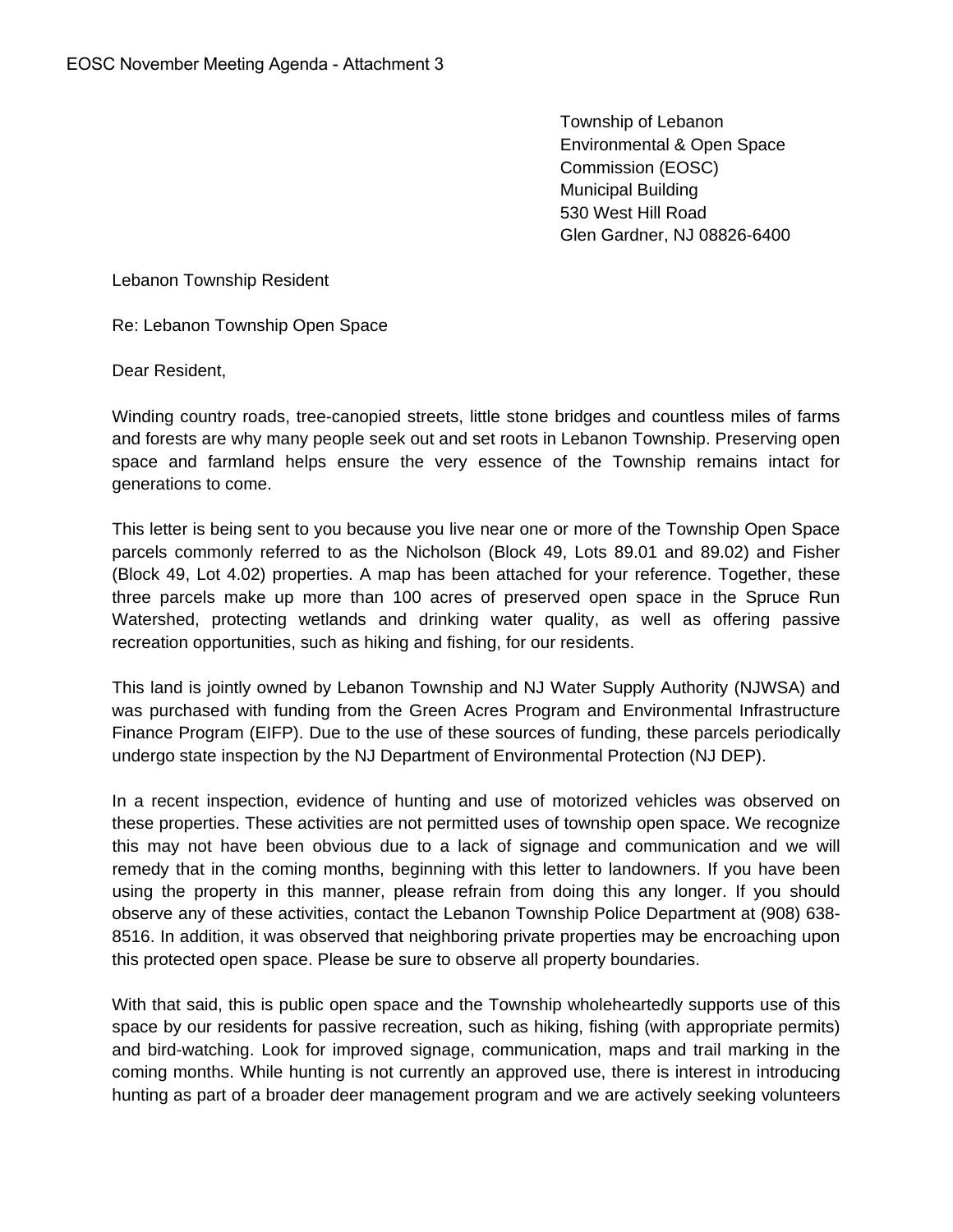to support this endeavor. Please contact us if you have an interest in volunteering, or if you have any other questions regarding this letter or the township open space program. Included with this letter is a brochure more broadly outlining our efforts to preserve Lebanon Township's beauty and rural character. Thank you for supporting us in these efforts.

Kind Regards,

Adam Duckworth Chairman, Lebanon Township Environmental & Open Space Commission ltenv@lebtwp.net

Mike Schmidt Lebanon Township Mayor and Open Space Coordinator schmidt@lebtwp.net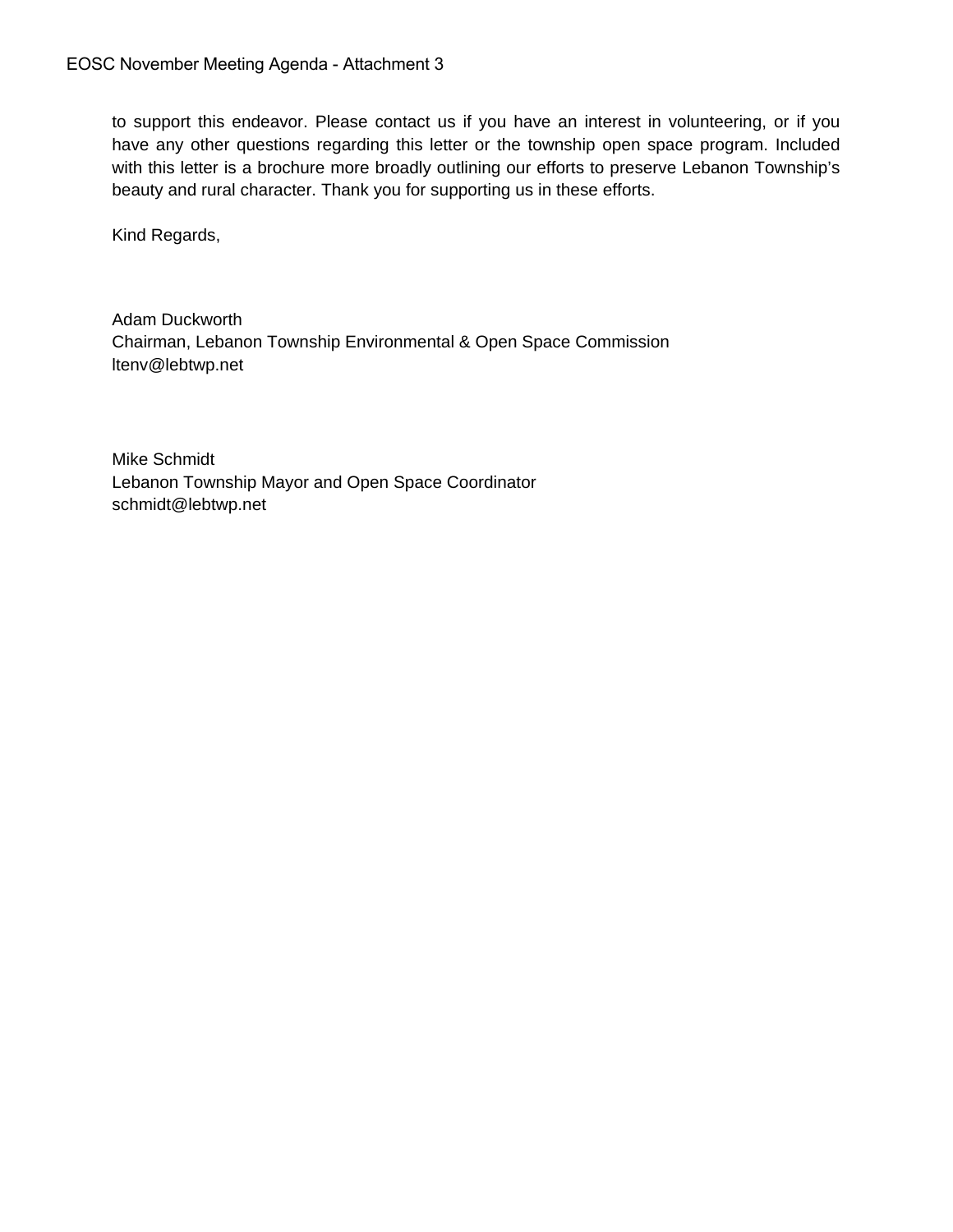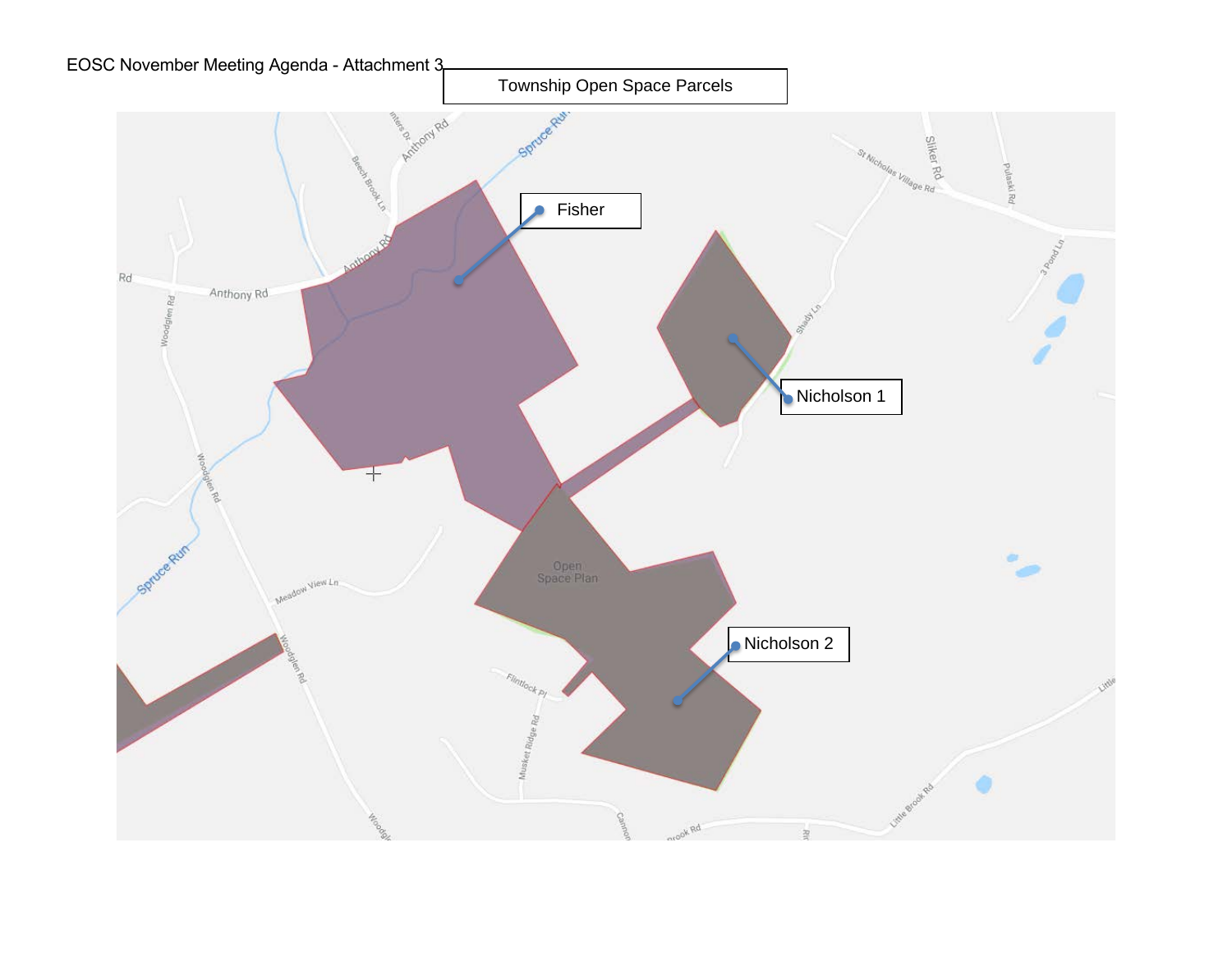# **Lebanon Township Environmental & Open Space Commission Minutes**

November 17<sup>th</sup>, 2018

### **ROLL CALL**

| <b>EOSC Member</b>      | <b>Role</b>                      | <b>Attendance</b> |
|-------------------------|----------------------------------|-------------------|
| Adam Duckworth          | Chairman, Planning Board Liaison | Х                 |
| <b>Sharon Petzinger</b> | Member                           | Χ                 |
| Warren Newman           | Member                           | <b>No</b>         |
| Erik Jan Henriksen      | Member                           | <b>No</b>         |
| Nancy Lawler            | Member                           | X                 |
| Sharon Hardy            | Member                           | Х                 |
| <b>Adam Mickley</b>     | Member                           | Х                 |
| Kathy Koch              | Alternate 1                      | Χ                 |
| <b>Marty Collett</b>    | Alternate 2                      |                   |

#### **MEETING MINUTES**

| <b>Topic</b>                                     | <b>Intent/Materials</b>                                                                                                                                                                                                                                                                                                                                                                                                                                                                                                                                                                                                |
|--------------------------------------------------|------------------------------------------------------------------------------------------------------------------------------------------------------------------------------------------------------------------------------------------------------------------------------------------------------------------------------------------------------------------------------------------------------------------------------------------------------------------------------------------------------------------------------------------------------------------------------------------------------------------------|
| Kickoff, Roll Call &<br><b>Connecting Moment</b> | Call meeting to order and take roll call.<br><b>Minutes:</b> Mr. Duckworth called the meeting to order at 7:06PM. In addition to<br>the EOSC members noted above, Mayor Schmidt, Committeeman Laul,<br>volunteer Mike Chen and Hampton Environmental Commission member, Pam<br>Bailey, were in attendance.                                                                                                                                                                                                                                                                                                             |
| <b>Presentation of</b><br><b>Minutes</b>         | Review and approval of October Meeting Minutes. All commission members<br>can approve except for Ms. Koch who were not present at the October meeting.<br><b>Minutes:</b> Mr. Duckworth asked for a motion to approve the Meeting Minutes<br>from the October EOSC. The motion was made by Mr. Collett, seconded by<br>Ms. Petzinger and unanimously approved.                                                                                                                                                                                                                                                         |
| <b>Old Business</b>                              | e) Green Acres Program Inspection Report (Duckworth)<br>a. Schaaf and Nicholson Exploratory Hikes<br>b. Nicholson Letter<br>i. Draft attached as Attachment 3<br>c. Green Acres Response Letter<br>Hendra Letter<br>d –<br>Hunterdon County Strategic Parks and Open Space Plan (Duckworth)<br>$f$ )<br>a. Reference report in Attachment 1 and letter submitted to<br>Hunterdon County Planning Office as Attachment 2<br>g) Red Mill Race Preserve Sign (Henriksen)<br>h) Goracy Trail (Hardy)<br>a. Reference report in Attachment 1.<br><b>Minutes:</b> Mr. Duckworth reviewed the agenda topics with the team. He |

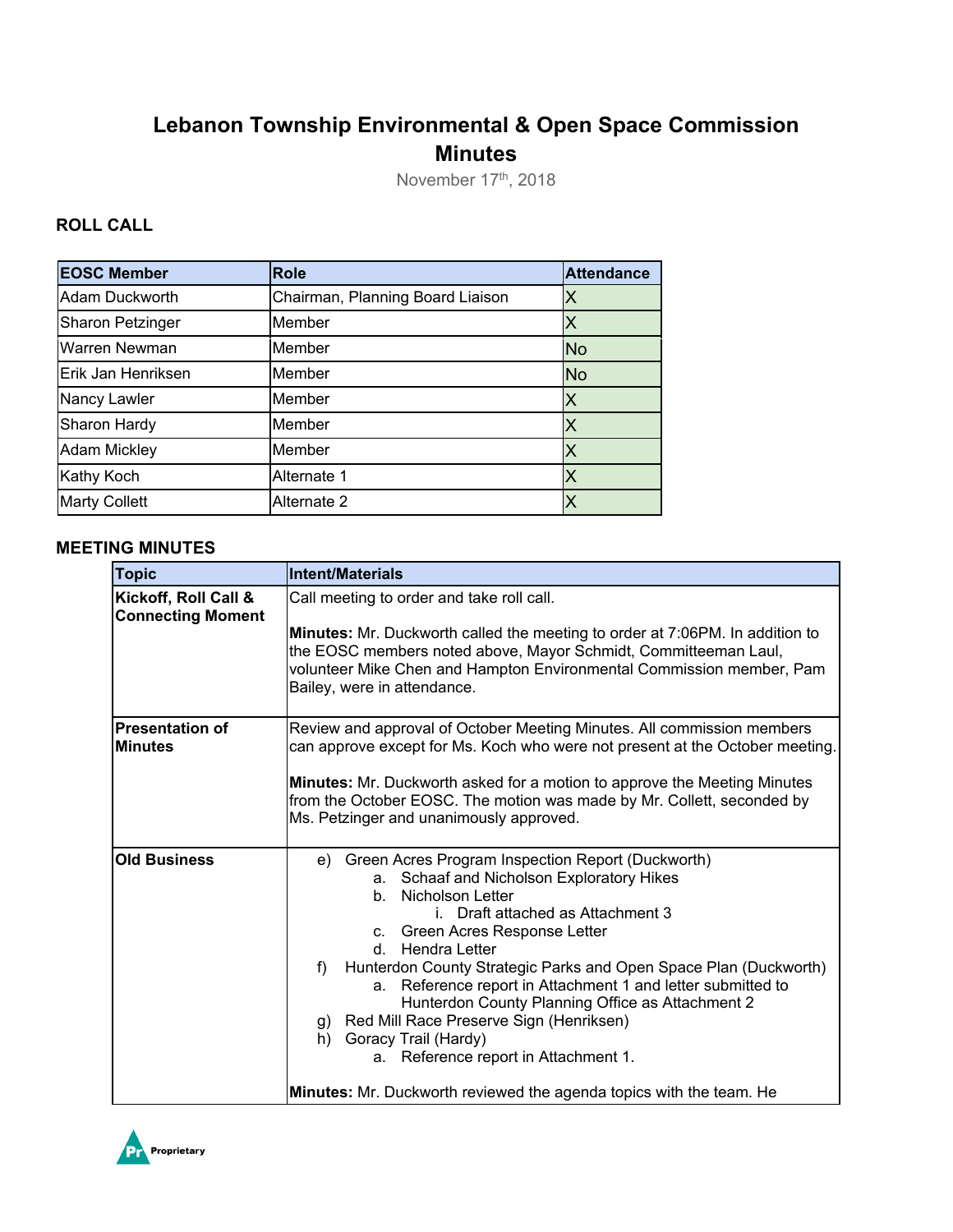| <b>Topic</b> | <b>Intent/Materials</b>                                                                                                                                                                                                                                                                                                                                                                                                                                                                                                                                                                                                                                                 |
|--------------|-------------------------------------------------------------------------------------------------------------------------------------------------------------------------------------------------------------------------------------------------------------------------------------------------------------------------------------------------------------------------------------------------------------------------------------------------------------------------------------------------------------------------------------------------------------------------------------------------------------------------------------------------------------------------|
|              | reminded the team at the last meeting, there was agreement to prepare and<br>submit comments on the Hunterdon County Strategic Parks and Open Space<br>Plan and that a copy of the submitted letter was attached to the agenda along<br>with a summary of what was done. He thanked Ms. Petzinger, Ms. Lawler,<br>Committeeman Laul and Mayor Schmidt for their input.                                                                                                                                                                                                                                                                                                  |
|              | Ms. Petzinger and Mayor Schmidt indicated that they attended the public<br>hearing. Ms. Petzinger stated that a document was prepared by the County<br>with responses to all comments; she agreed to obtain a copy of that document<br>for our records. There was nothing out of the ordinary that happened at the<br>meeting. Mayor Schmidt stated that he asked what happens with the open<br>space tax money once all target land preservation is completed; can it be used<br>for preservation of historical buildings. Ms. Lawler stated that it could go for<br>maintenance of open space. Mayor Schmidt said the county did not have a<br>response at this time. |
|              | Mr. Duckworth closed the topic and moved on to the Green Acres inspection<br>report. He stated that two exploratory hikes of Township-preserved lands had<br>occurred since the last meeting. He, Ms. Lawler and Committeeman Laul hiked<br>the Schaaf property (Block 24, Lot 2.01). He, Mr. Collett and Mr. Chen hiked<br>one of the Nicholson parcels (Block 49, Lot 89.02) and the Fisher property<br>(Block 49, Lot 4.02). He reviewed the Green Acres Inspection findings<br>(attached to the agenda) to refresh the team on potential issues that were<br>identified as part of the inspection.                                                                  |
|              | With respect to Schaaf, it was acknowledged that a primitive campsite is<br>present but is not on Township property; it is on a neighboring property but<br>appears to be accessed from the Township property. The Township is not<br>obligated to address this and we believe the Township can sufficiently respond<br>to Green Acres. However, it was suggested that the Commission have further<br>discussion on this situation to determine if the Township should consider taking<br>action even though we are not obligated to do so.                                                                                                                             |
|              | Committeeman Laul stated that there was some debris on the property and this<br>has not been removed yet. Mr. Duckworth offered to help him remove it. Mr.<br>Duckworth also highlighted that there were some points of interest on the<br>property, including a large oak stump approximately 15-20' in diameter, a<br>memorial marker and a potential vista overlooking Ken Lockwood Gorge. Ms.<br>Lawler stated that perhaps the Schaaf family would be interested in contributing<br>to trail-building efforts. Ms. Petzinger suggested that some of the points of<br>interest be highlighted in the letter to residents.                                           |
|              | With respect to the Nicholson and Fisher properties, the group that hiked it<br>provided an overview of boundaries, access points and the terrain. It was<br>stated that the access point the group used to begin the hike was located on<br>Shady Lane, a private lane, and that it needed to be confirmed that the property<br>had deeded access via the private lane.                                                                                                                                                                                                                                                                                                |
|              | It was stated that evidence of active hunters was present (tree stand, feeders,<br>etc.) and that hunting is not currently an approved use of Township open<br>space. Mayor Schmidt confirmed that contacting the local police department<br>would be the right response and that the Chief of Police should be copied on<br>the letters to residents. Ms. Petzinger asked if it is the Township that drives the<br>hunting restriction or some other statute. Mayor Schmidt stated that it is likely                                                                                                                                                                   |

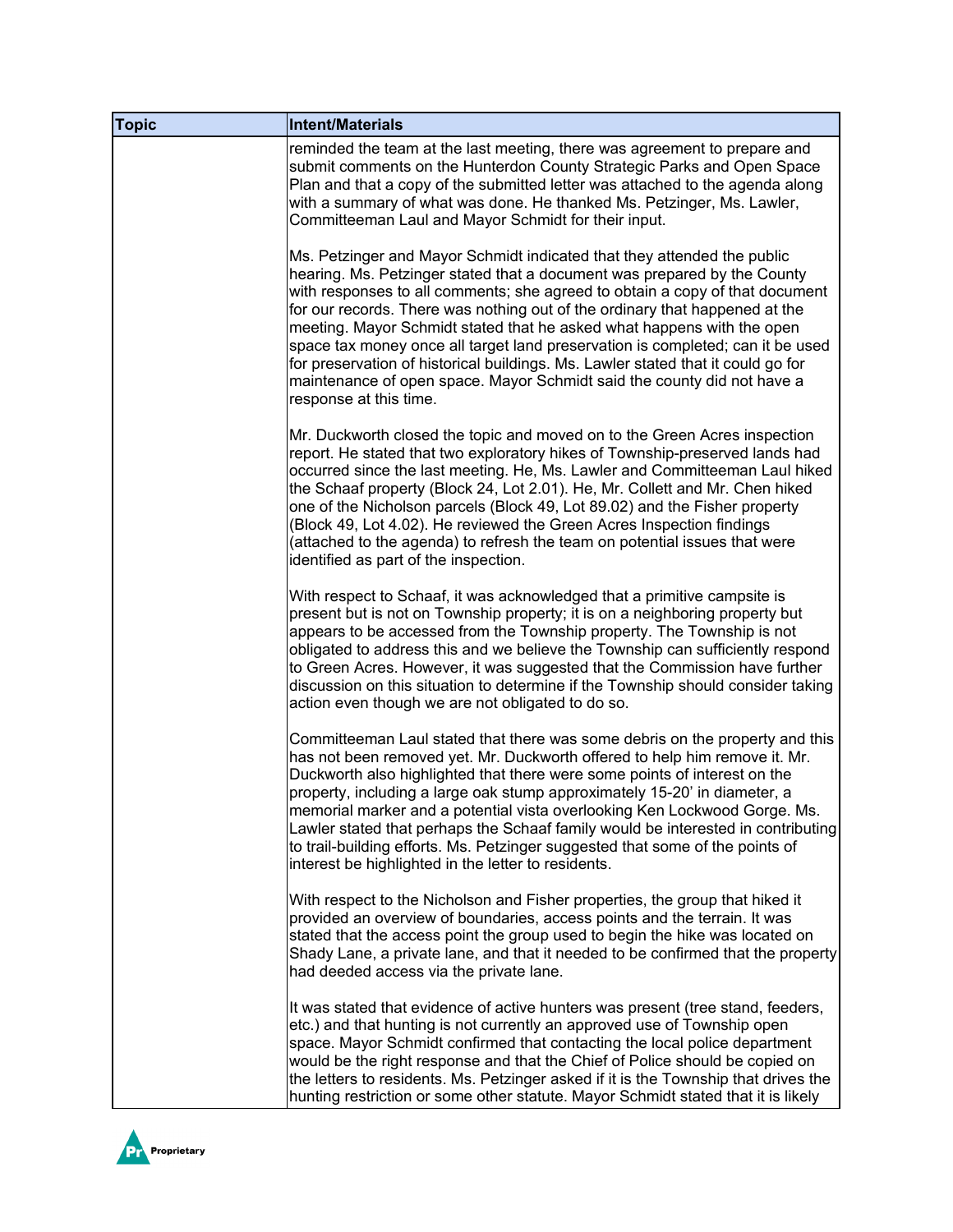| <b>Topic</b>        | <b>Intent/Materials</b>                                                                                                                                                                                                                                                                                                                                                                                                                                                                                                                                                                                                                                                                                                                                                                     |
|---------------------|---------------------------------------------------------------------------------------------------------------------------------------------------------------------------------------------------------------------------------------------------------------------------------------------------------------------------------------------------------------------------------------------------------------------------------------------------------------------------------------------------------------------------------------------------------------------------------------------------------------------------------------------------------------------------------------------------------------------------------------------------------------------------------------------|
|                     | not a Green Acres restriction as some county open space is funded by Green<br>Acres and they allow hunting; we would have to confirm that for sure. Lebanon<br>Township Code does not explicitly restrict or permit hunting so it is restricted by<br>default. In the feedback on the County Strategic Parks and Open Space Plan,<br>our Township did recommend the County consider administering a program on<br>behalf of municipalities to manage hunting on municipal open space. Mayor<br>Schmidt said based on his conversations, the county did seem open to the<br>idea.                                                                                                                                                                                                            |
|                     | The group that hiked Nicholson and Fisher then explained the landscape they<br>encountered, including a variety of small streams, the Spruce Run and a<br>narrow corridor between Nicholson 1 and Nicholson 2 that was difficult to<br>traverse. Mr. Duckworth stated that a desired access point was off of<br>Meadowview Lane as that would provide a connection to Goracy Trail and then<br>Miquin Woods. Mayor Schmidt noted that Meadowview is a private lane and an<br>access point there would be unlikely. Ms. Lawler stated that the easiest way to<br>improve the Spruce Run crossing would be to strategically place some large<br>rocks. Ms. Petzinger stated that if a bridge was desired, it would require a<br>permit, which can be expensive and take six months to secure. |
|                     | Mr. Duckworth then introduced and reviewed the draft letter to residents<br>neighboring the Nicholson and Fisher properties. There was a great deal of<br>discussion on the content of the letter with the following highlights:                                                                                                                                                                                                                                                                                                                                                                                                                                                                                                                                                            |
|                     | Overall tone was good<br>$\bullet$<br>Move the first paragraph to the end so the point of the letter is within<br>$\bullet$<br>the first sentence or two as some people won't read further than that<br>Consider putting some of the points in a bulleted list<br>$\bullet$<br>Specifically call out "in the recent state inspection" to clearly articulate<br>who is driving this<br>Remove the reference to seeking volunteers for hunting as that has not<br>$\bullet$<br>been agreed to yet<br>Consider referencing some interesting attributes of the properties<br>Add some information on impact of motorized vehicles<br>$\bullet$                                                                                                                                                  |
|                     | Ms. Petzinger volunteered to provide some verbiage regarding the impact of<br>motorized vehicles.                                                                                                                                                                                                                                                                                                                                                                                                                                                                                                                                                                                                                                                                                           |
|                     | Mr. Duckworth closed the feedback session and stated he would revise the<br>letter for further discussion and approval at the next meeting.                                                                                                                                                                                                                                                                                                                                                                                                                                                                                                                                                                                                                                                 |
|                     | Mayor Schmidt noted that no additional letter is necessary for the Hendra<br>property.                                                                                                                                                                                                                                                                                                                                                                                                                                                                                                                                                                                                                                                                                                      |
| <b>New Business</b> | Township Planner, Mike Bolan, Retiring (Duckworth)<br>e)<br>Recycling (Laul)<br>f)<br>g) Sustainable Jersey (Duckworth)<br>h) RHA State of the Watershed                                                                                                                                                                                                                                                                                                                                                                                                                                                                                                                                                                                                                                    |
|                     | <b>Minutes:</b> Mr. Duckworth acknowledge that Township Planner, Mike Bolan, is<br>retiring at the end of the year. He then asked Mr. Mickley and Mr. Collett if they<br>would be able to familiarize themselves with the Sustainable Jersey framework<br>and provide the Commission with some options for how to achieve bronze                                                                                                                                                                                                                                                                                                                                                                                                                                                            |

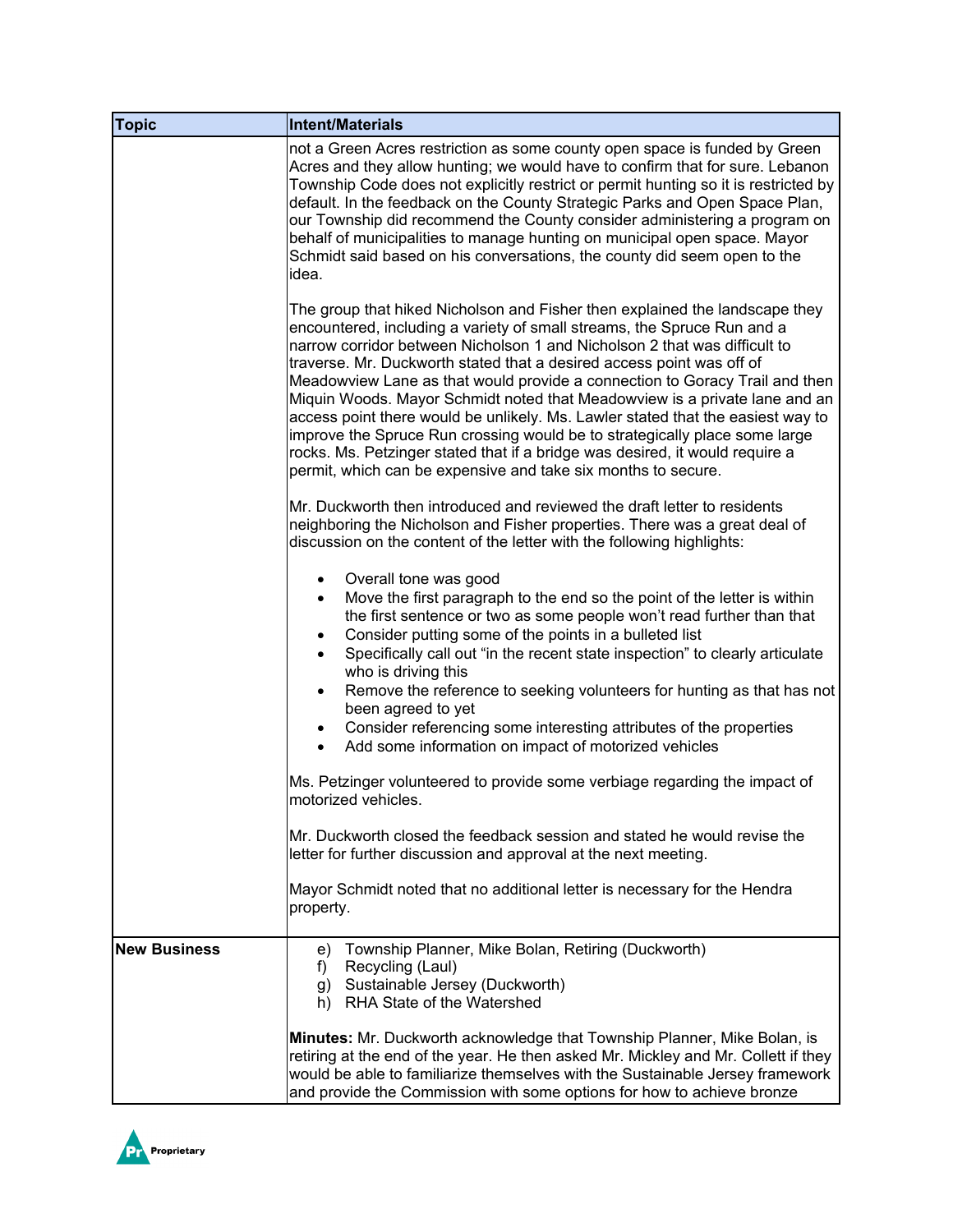| <b>Topic</b>      | Intent/Materials                                                                                                                                                                                                                                                                                                                                                                                                                                                                                                                                                                                                                                                                                                                                                                       |
|-------------------|----------------------------------------------------------------------------------------------------------------------------------------------------------------------------------------------------------------------------------------------------------------------------------------------------------------------------------------------------------------------------------------------------------------------------------------------------------------------------------------------------------------------------------------------------------------------------------------------------------------------------------------------------------------------------------------------------------------------------------------------------------------------------------------|
|                   | certification in 2019. They agreed they could do that at the December meeting.<br>Mr. Duckworth then reminded the team that RHA is hosting their State of the<br>Watershed conference in Califon at the ESC building on December 1 <sup>st</sup> . Ms.<br>Koch noted that she would be attending.                                                                                                                                                                                                                                                                                                                                                                                                                                                                                      |
|                   | Mr. Duckworth then turned it over to Committeeman Laul who recently attended<br>the League of Municipalities conference and returned with information about<br>recycling. There were some major changes earlier in the year when China<br>stopped accepting much of US recycling and the value of that recycling<br>plummeted from \$95/ton to \$5/ton. This is greatly impacting the value<br>proposition of recycling.                                                                                                                                                                                                                                                                                                                                                               |
|                   | He then stated that he learned many new best practices, as well as practices to<br>avoid. Paper and cardboard that gets wet is no longer usable. No plastic bags<br>can get recycled. Recyclables must be clean. If any disposal truck driver<br>observes contamination of a recyclables that appears to exceed ~30%, they<br>typically bring it right to the dump. The same thought process applies to<br>contamination observed after the recyclables are dropped at a recycling facility.<br>Committeeman Laul is very interested in a campaign to raise awareness about<br>these issues within the Township and stated he will be writing an article in the<br>Spring newsletter. Mr. Duckworth stated he could support a campaign using the<br>Green Team Facebook page, as well. |
| <b>Newsletter</b> | Spring newsletter deadline is February 1 <sup>st</sup> . Articles on the docket include:                                                                                                                                                                                                                                                                                                                                                                                                                                                                                                                                                                                                                                                                                               |
|                   | <b>Well Testing</b>                                                                                                                                                                                                                                                                                                                                                                                                                                                                                                                                                                                                                                                                                                                                                                    |
|                   | Backlog: Invasive Species, Christian Crossroads Dam Removal/History                                                                                                                                                                                                                                                                                                                                                                                                                                                                                                                                                                                                                                                                                                                    |